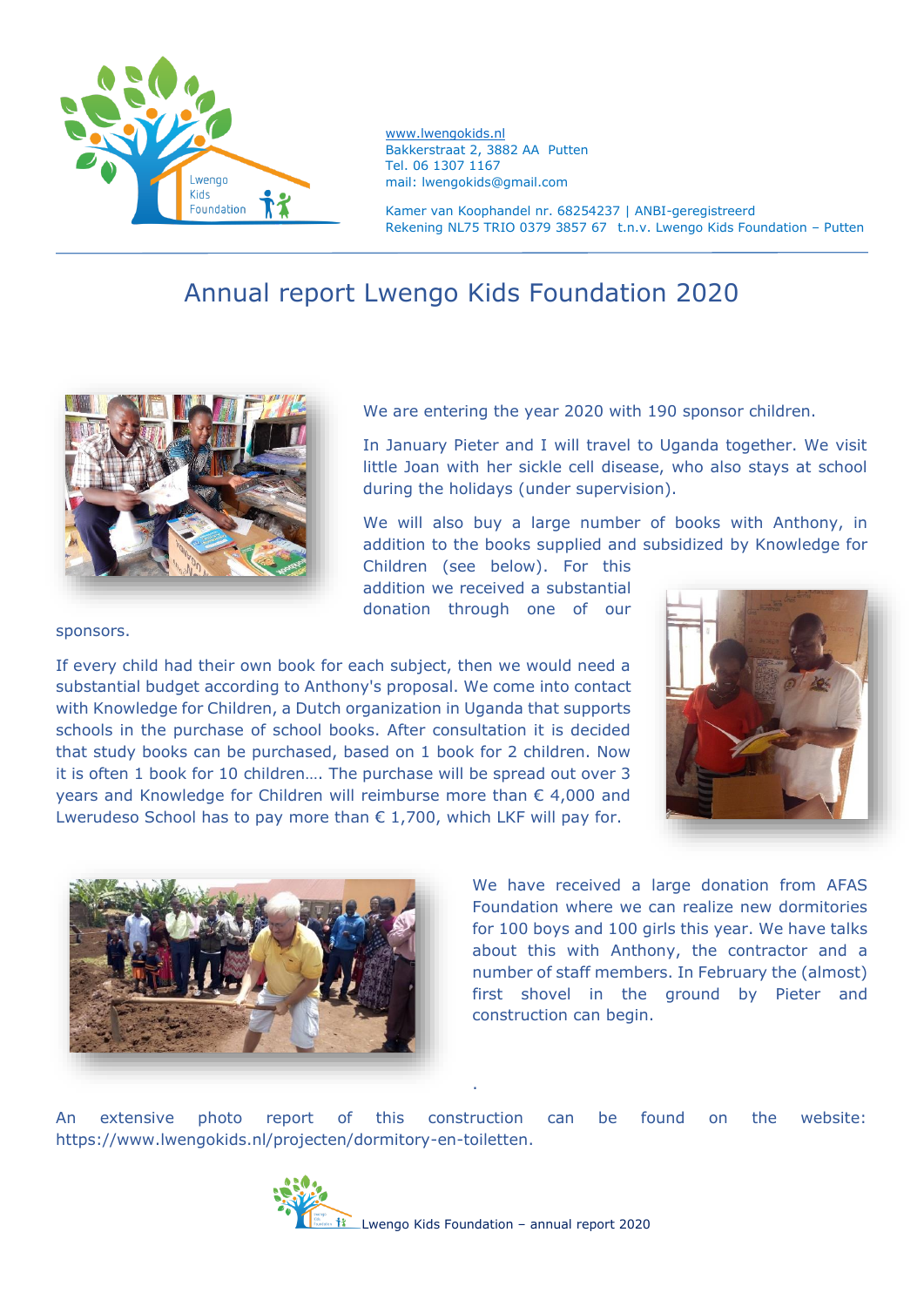In January we organize the first of three Pubquizes. They are well attended evenings with a great atmosphere and where we save a nice amount.

In February we will be busy presenting in three churches in Capelle ad IJssel, Renkum and Putten. They are good services. We score a number of sponsor children and receive donations. These are also excellent activities for the name recognition of Lwengo Kids Foundation.

In March 2020, COVID-19 strikes and all activities are canceled, including the third pub quiz, the herring party, the youth mission day and a presentation at Christelijke College Groevenbeek. We also have to postpone our child sponsorship trip in April. We would make this trip with young people from the "Applied Photography and Image Communication" course at the Dutch Academy for Image Creation, Photo Trade School department, who would make a photo report and video of the children in Lwengo. Pity. Later in the year, as an alternative assignment for the study, the students make a beautiful brochure that we will use at the end of the year.

COVID-19 also strikes in Uganda and all schools are closed in mid-March. At the time of writing this annual report, 14-01-2021, the schools have only been open for exam candidates since 15-10-2020 and therefore also for Primary 7.

In April, we get an emergency call from Anthony that people are lacking everything. The complete lockdown in Uganda paralyzes everything and people have no money to get food due to lack of income. We send the sponsors an email with the emergency call and in no time we have collected more than  $\epsilon$  7,000 and can buy foodstuffs for a large number of families in Lwengo, such as flour, beans, rice, etc.





A number of staff members have been come for the Health Center, including Dr. Lubega Samuel (in blue pants). The money that we have left over from the food campaign can also be used to purchase basic medicines for, among other things, the fight against malaria and the medication for AIDS-infected children, which can now be used through the Health Center, which is now being used more quickly.

In June a trip to Uganda seems far from possible, so we ask Anthony to visit the more than 30 new sponsor children and some problem cases with his staff and unfortunately without us at home. They get to work and we get a good report of the home visits. The reports have of course been forwarded to the relevant sponsor parents.

In September we organized the Shoe Box for Uganda campaign. The container that is ready to be shipped for the mortuary project, which is irrelevant in this report because it does not fall under the responsibility of the Lwengo Kids Foundation, we fill with about 350 shoe boxes that were delivered by children of the Reformed Church and students from the Puttense primary schools, the Wegwijzer, Pelikaan and Bij de Bron, are full. The boxes will be delivered in due course to a project known to us in Masaka and in the slums of Kampala.

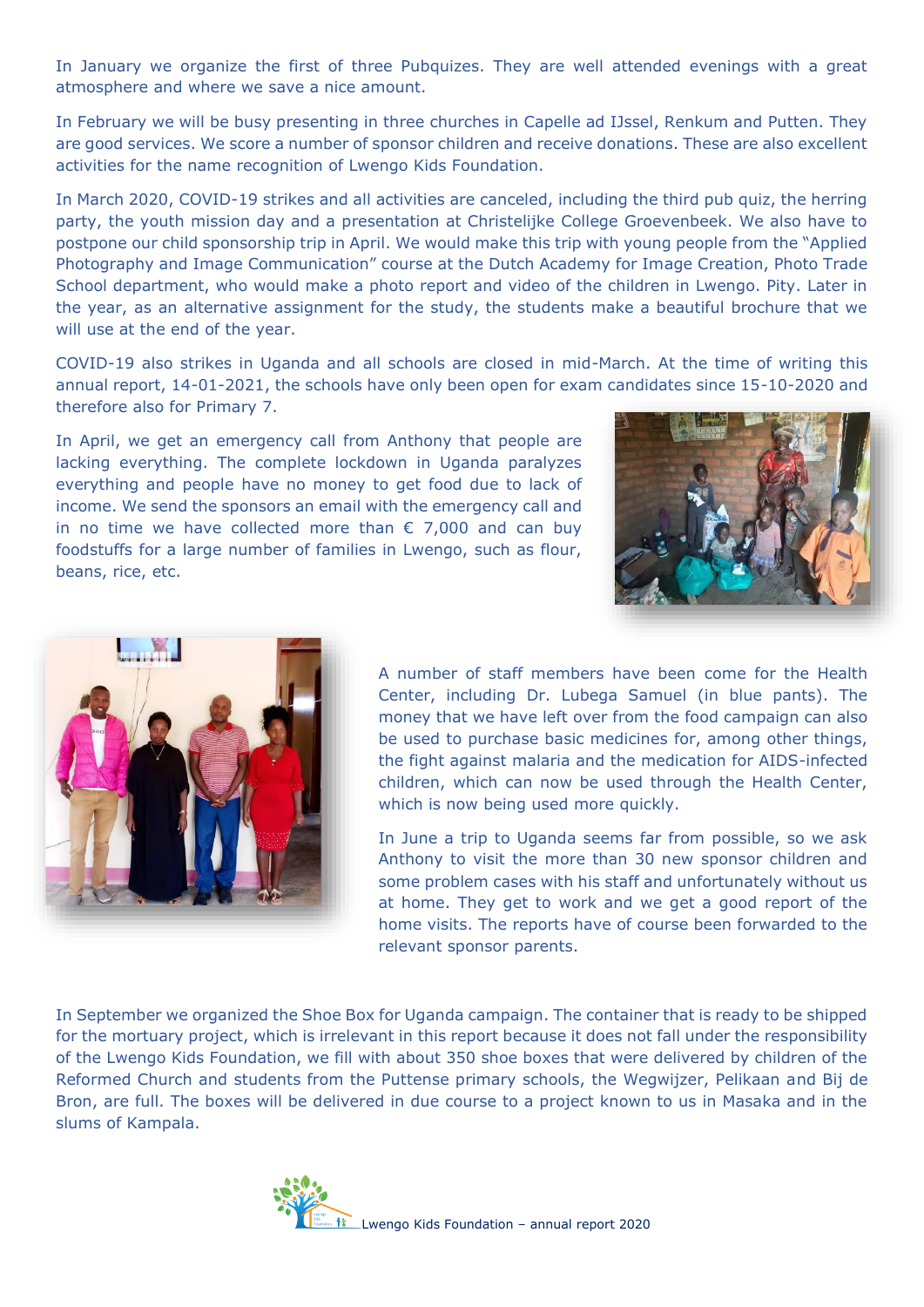mattress and mosquito net, but because the parents often cannot afford this, the mattresses are of such poor quality that they break in no time and that is why we have decided to take care of them.

They are very proud of the new dormitories, which even have electricity!

In October it seems to be a bit calmer with regard to COVID-19 and

we will give a short presentation (Pitch) at Christelijk College Groevenbeek, together with 2 other charities. We are bringing in the project, which will start in the 2021/2022 season.

At the beginning of November we ask all sponsors with a child in Primary 7 to increase their sponsor contribution to make Secondary School possible for this group of children. Of the 18 children, 16 children return to school after the closure due to COVID-19. 11 sponsors decide to sponsor their sponsor child completely; 3 sponsors continue to pay part and 2 sponsors stop the sponsorship completely. As a foundation we do not let these children down and we bear the costs (approximately  $\epsilon$  800). We will of course continue to look for sponsors who want to make up for this shortage or who want to fully sponsor a child.

In November we started developing a teaching package for primary school in the Netherlands. Goal: make children aware of children of their own age in completely different living conditions and school situation. All this is of course directly based on the situation in Lwengo. We hope to find primary schools that offer us the opportunity to roll out the curriculum at their

school with associated fundraising actions.

Because the food problem has not been solved, we appeal once again to our sponsors to surprise their sponsor children at Christmas with a chicken and a bag of rice for Christmas dinner. The campaign is well supported by a large number of sponsors and with the help of our good friend Joseph in Masaka (Uganda), a huge surprise campaign could take place in Lwengo during a Christmas and all sponsor children could get a chicken and 5 kg of rice from school. The joy was enormous!

See also the photos on the website https://www.lwengokids.nl/projecten/kip-en-rijst-met-kerst.







In the meantime, the construction of the dormitories is as good as finished. The sturdy bunk beds have been supplied and beautiful new mattresses and new mosquito nets are also supplied. Normally every child brings their own